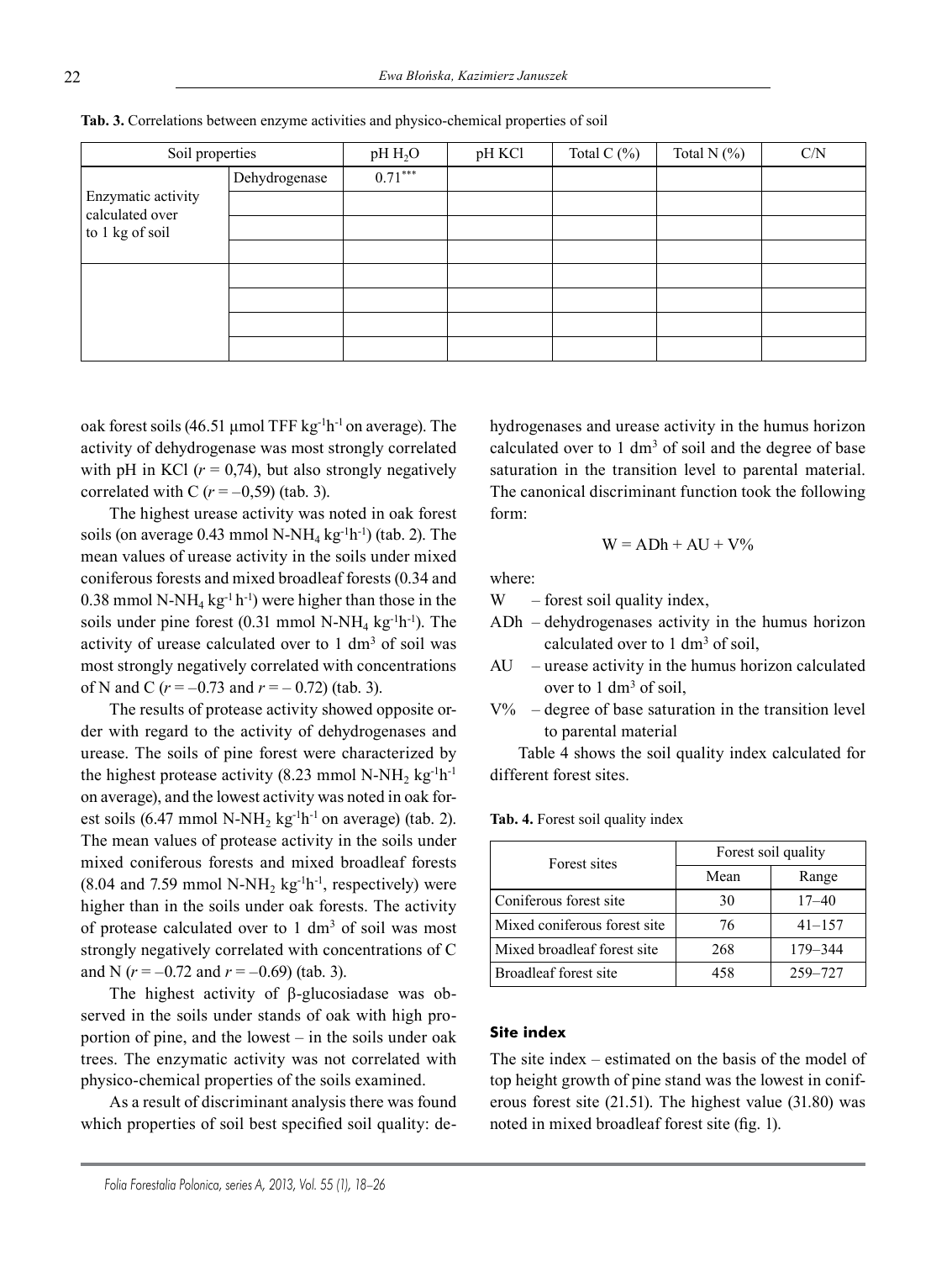

**Fig. 1.** Relationships between the site index of pine stands (B) and forest site type

The site index estimated on the basis of the model of top height growth of oak stand was the lowest in mixed coniferous forest site (20.95). The highest value (24.91) was noted in broadleaf forest site (fig.2).



**Fig. 2.** Relationships between the site index of oak stands (B) and forest site type

The site index was correlated with enzyme activity. The site index of pine stand was strongly correlated with dehydrogenase activity in the humus horizon expressed in units of weight  $(r = 0.66)$  (tab. 5). Similar correlations were obtained between the site index of pine stands and urease and protease activity in the humus horizon calculated over to 1 dm<sup>3</sup> of soil ( $r = 0.51$ ,  $r = 0.52$ ) (tab. 5). The site index of oak stand was strongly correlated with urease activity calculated over

to 1 dm<sup>3</sup> of soil ( $r = 0.95$ ). Soil quality index was correlated with the site index of pine and oak stand  $(r = 0.62)$ , *r* = 0.79) (tab. 5).

**Tab. 5.** Correlations between site indexes and soil quality index and enzymes activity

| Site index | W         | ADh       | AU        | АP       |
|------------|-----------|-----------|-----------|----------|
| Pine       | $0.62***$ | $0.66***$ | $0.51***$ | $0.52**$ |
| Oak        | $0.79*$   | 0.66      | $0.89*$   | 0.37     |

W – soil quality index, ADh – dehydrogenase activity in humus horizon expressed in units of weight, AU – urease activity in the humus horizon calculated over to 1  $dm<sup>3</sup>$  of soil,  $AP -$  protease activity in the humus horizon calculated over to 1 dm<sup>3</sup> of soil, \*\*\* – significant at  $\alpha = 0.001$ ; \*\* – significant at  $\alpha$  = 0.01; \* – significant at  $\alpha$ =0.05

## **Discussion of results**

Dick (1994) believes that soil enzyme activity may be a good indicator of soil quality because determination of the enzymatic activity is relatively simple and quick, and enzymes react quickly to changes in the environment. In addition, the enzymatic activity in soil plays an important role in catalyze reactions necessary for life processes of soil microorganisms, decomposition of organic residue as well as circulation of nutrients in the creation of organic matter and soil structure. Enzymatic processes are closely related to soil quality, they participate in the processing of unavailable forms of nutrients readily assimilated by plants (Sinsabaugh et al. 1994). Single biological and biochemical properties should not be used to assess soil quality because they are subject to seasonal and spatial changes (Nannipieri et al. 1990; Nannipieri 1994). It is, therefore, necessary to create indexes which are a combination of several soil properties, which more fully reflect fertility and quality of soil. The results obtained indicate that physical and chemical properties are less distinguishable in the tested soils in comparison to the activity of enzymes. The soils under coniferous forest and mixed coniferous forest had similar physical and chemical properties, such as texture, pH in  $H<sub>2</sub>O$  and KCl, and C.N ratio (tab. 1). Urease and dehydrogenase activities significantly differed and separated the soils under coniferous forest and mixed coniferous forest (tab. 2).

Taking into account the opinions of the authors quoted above, in order to build the index of forest soil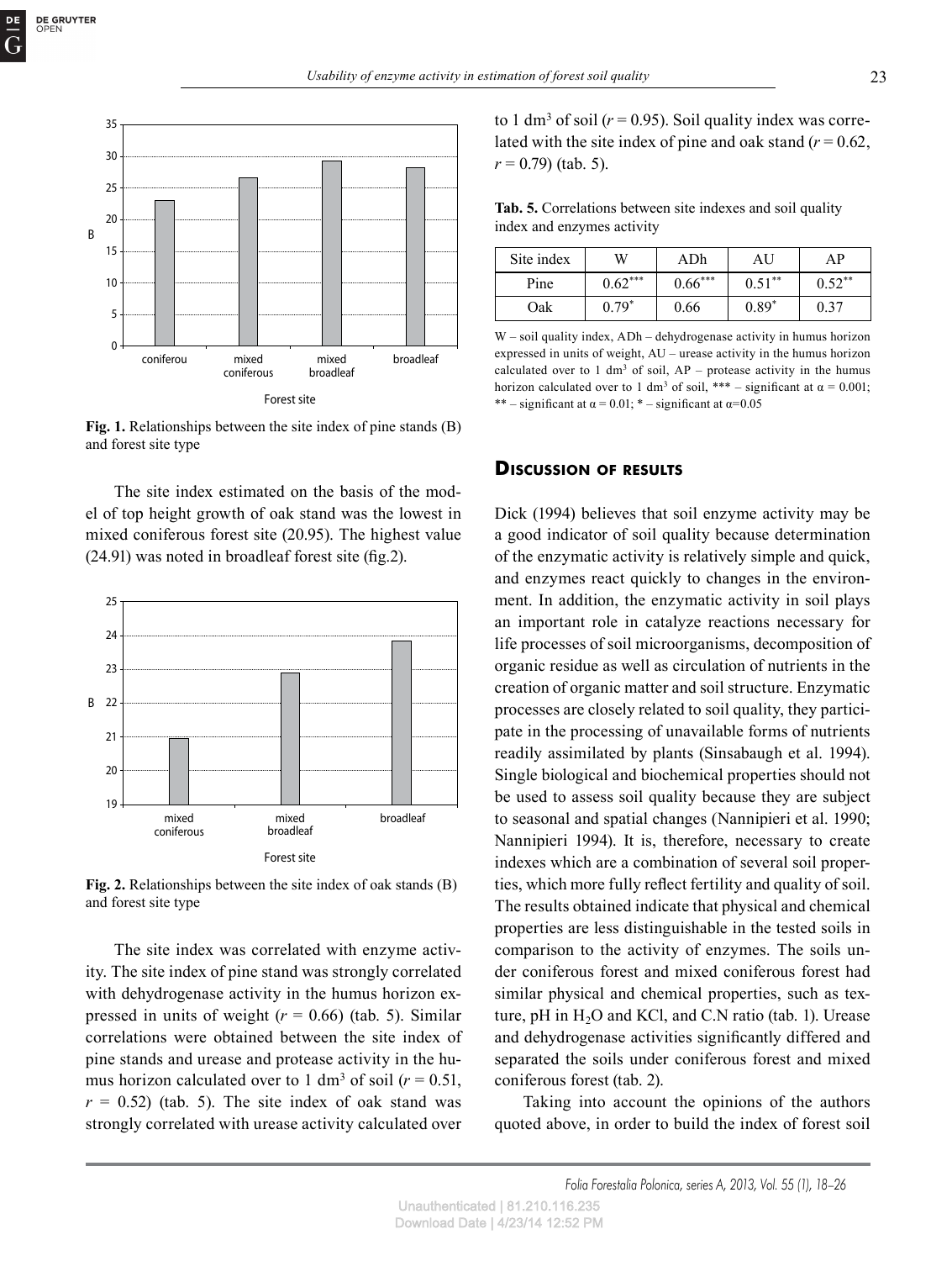quality there were used the activities of dehydrogenases and urease in the humus horizon calculated over to 1 dm3 of soil and the degree of base saturation in the transition level to parental material. The formula of this index uses biochemical and chemical properties of soil which were selected using statistical methods. Many researchers limited the number of properties on which they based their rates, treating physical and chemical properties as less important in assessing soil quality (Stefanic et al. 1984; Nortcliff 2002; Gil-Sotres et al. 2005). Gil-Sotres et al. (2005) believe that creating a universal tool to assess soil quality is very difficult because climatic conditions (temperature, precipitation, etc.) are very diverse. In this paper the authors use the activity of two enzymes (dehydrogenase and urease), which are cited in literature as a good tool to assess soil quality Stefanic et al. (1984), Beck (1984), Myśków et al. (1996), Kucharski (1997), Januszek (1999), Koper and Piotrowska (2003), Lasota (2005), Puglisi et al. (2006).

The activity of urease as well as dehydrogenase reacts promptly to changes in the use of soil (Pascual et al. 1999; Saviozzi et al. 2001; Gil-Sotres et al. 2005). Kandeler and Eder (1993) suggest that urease activity could be used as an indicator of changes in soil. Kucharski (1997), Januszek (1999), Gil-Sotres et al. (2005), Puglisi et al. (2006), Zornoza et al. (2007) propose urease activity as one of the components of biological indicators to assess soils. Many authors mention β-glucosidase as a useful parameter for determining soil quality because it negatively reacts to agricultural operations, although organic fertilization increases its activity (Bandick and Dick 1999; Pascual et al. 1999). Eivazi and Tabatabai (1990) reported a positive correlation between β-glucosidase activity and organic carbon content and negative correlation with pH. The close relationship between β-glucosidase activity and soil properties (microbial biomass, organic matter, soil texture) suggest that β-glucosidase activity may provide information about soil quality and it can play an important role in monitoring biological soil quality (Turner et al. 2002). Trasar-Cepeda et al. (2000) concluded that the activity of β-glucosidase in addition to urease activity as well as the activity of phosphomonoesterases and dehydrogenases can be used to assess soil degradation. Rodríguez-Loinez et al. (2007) successfully used β-glucosidase activity to assess the quality of arable

and grassland soils. These studies did not confirm the above-described relation. The β-glucosidase activity showed the lowest correlation with physical and chemical properties of the soils observed. This suggests that β-glucosidase activity is not a good indicator to assess forest soils.

Sorption capacities of soils determine storage of nutrients, immobilization of toxic elements responsible for water retention in soil and circulation of trace elements. In our study, one component of the formula for assessing soil quality is the degree of base saturation in the transition level to parental material. The fertility of the parent material should be appreciated because together with soil moisture and climatic conditions it jointly determines soil-forming process, soil fertility and its suitability for silviculture. Particularly, in the case of mountain forest soils, indicators of their potential for production and suitability for forestry and farming. Therefore, the quality index developed includes the degree of soil saturation with alkaline cations in the transition level to parental material. Lasota (2005) believes that deeper soil levels cannot be omitted in the calculation of soil quality index because they often constitute a kind of "reservoir" of nutrients which co-decide about the quality of forest soils.

 Quantitative assessment of the quality of forest soils is difficult. Research has been conducted in this area for many years. In agriculture, the role of such index is usually expressed by crop yields. The whole produced biomass is also often used as an indicator. The use of these methods is limited in the case of trees,. In Polish forest practice the tree height relative to the species and age is most often used as an indicator of site quality, assuming productivity due to the quality of habitat. Carmean (1975) believes that the quality of site may be expressed by the height of trees of a certain age. Schoenholtz et al. (2000) believe that the quality of soil is a part of site quality and should be expressed by the growth of trees or biomass produced. The results obtained indicate a direct relationship between the enzymatic activity and productivity of soil, which is related to the quality of the site. The results confirm the usefulness of soil enzymatic activity to assess the quality of soil. The correlation between the site index and soil quality index was found. A similar correlation between the quality of soil and its productivity was described by Skinner et al. (1999).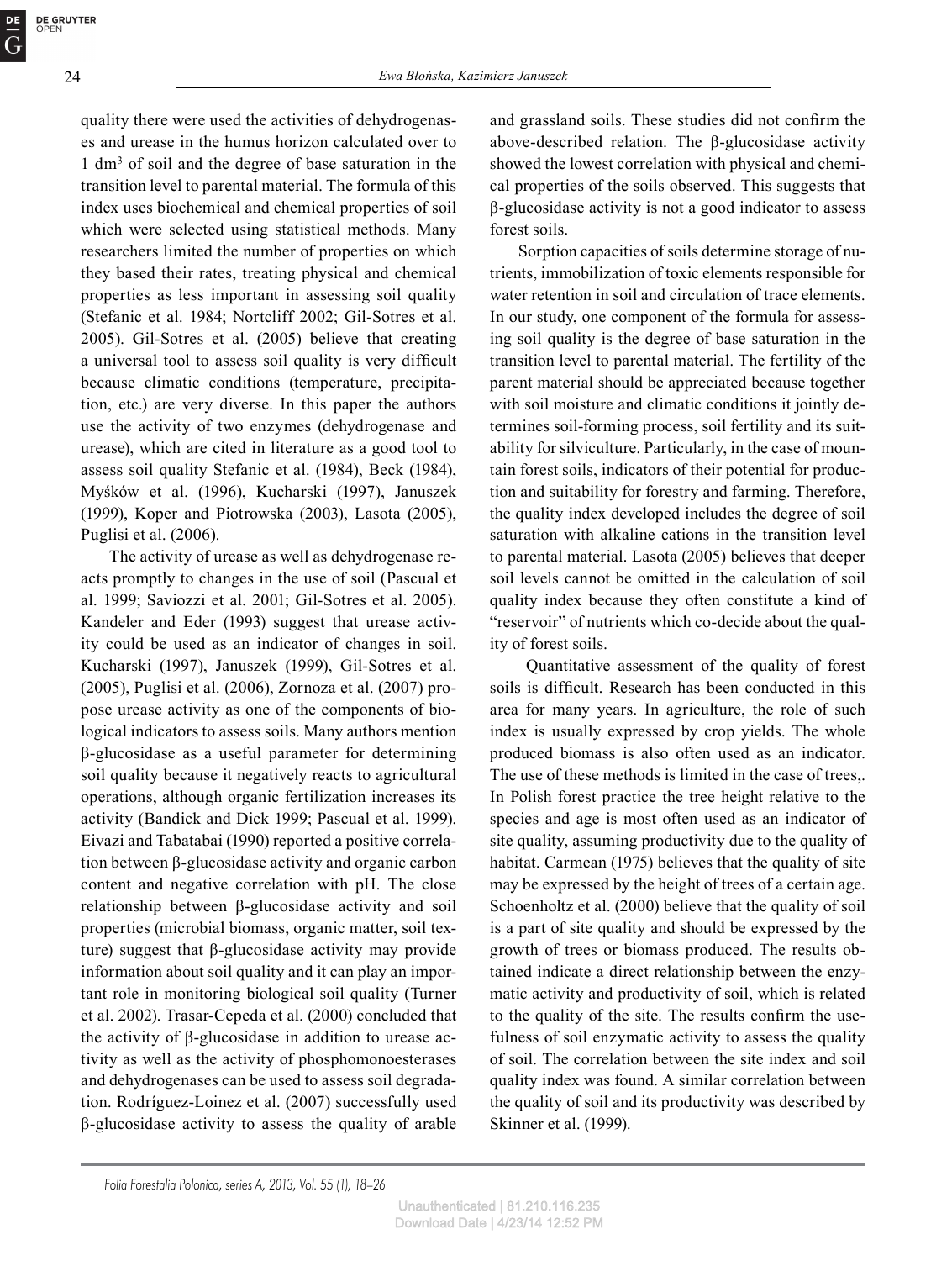- To assess the quality of forest soils dehydrogenase and urease activity and soil base saturation in the transition level to parental material were used.
- The activity of dehydrogenase and urease indicates site current condition along with the changes that occur in soil better than soil physico-chemical properties.
- The activity of β-glucosidase showed the weakest correlation with physico-chemical properties of soils. This suggests that β-glucosidase activity is not a good indicator to assess forest soils.
- The correlation between the site index and soil quality index obtained confirm the usefulness of the enzymatic activity for assessments of soil quality

## **References**

**Conclusions**

- Alef K., Nannipieri P. 1995. Enzyme activities. In: Methods in applied Soil Microbiology and Biochemistry (eds.: K. Alef, P. Nannipieri). Academic Press, London.
- Bandick A.K., Dick R.P. 1999. Field management effects on soil enzyme activities. *Soil Biology and Biochemistry*, 31, 1471–1479.
- Beck T. 1984. Methods and applications of soil microbiological analyses at the Landsensanstalt fur Bodenkultur und Pfanzenban (LBB). In: Munich for the determination of some aspects of soil fertility. Fifth Symposium on Soil Biology (eds.: M.P. Nemes, S. Kiss, P. Papacostea, G. Stefanic, M. Rusan). Roman National Society of Soil Science, Bucharest, 13–20.
- Brożek S. 2007. Soil quality numerical valorisation – a tool in forest site diagnosis (in Polish with English summary). *Sylwan*, 2, 35–42.
- Bruchwald A., Kliczkowska A. 2000. Forming of pine stand quality class in Poland. In: Spatial variation in scots pine growth (in Polish). Fundation Development SGGW, 30−41.
- Bruchwald A., Dudzińska M., Wirowski M. 1996. The model of top height growth of oak stands (in Polish with English summary). *Sylwan*, 10, 35–44.
- Carmean W. H. 1975. Forest site quality evaluation in the United States. *Advances in Agronomy*, 27, 209–269.
- Dick R.P. 1994. Soil enzyme activities as indicators of soil quality. In: Defining soil quality for a sustainable environment (ed.: J.W. Doran). Soil Science Society of America, Special Publication 35. SSSA-ASA, Madison, 107–124.
- Eivazi F., Tabatabai M.A. 1990. Factors affecting glucosidase and galactosidase activity in soils. *Soil Biology and Biochemistry*, 22, 891–897.
- Ford D.E. 1983. What do we need to know about forest productivity and how can we measure it? In: IUFRO Symposium on Forest Site and Continuous Productivity (eds.: R. Ballard, S.P. Gessel). USDA Forest Service, General Technical Report, PNW-163, 2–12.
- Gil-Sotres F., Trasar-Cepeda C., Leiros M.C., Seoane S. 2005. Different approaches to evaluating soil quality using biochemical properties. *Soil Biology and Biochemistry*, 37, 877–887.
- Haziev F.H. 1976. Fermentativnaâ aktivnost počv. Izd. Nauka, Moskwa.
- Januszek K. 1999. The enzymatic activity of selected forest soils of southern Polish in the light of field studies and laboratory (in Polish with English summary). Scientific books, AR Krakow, Books 250.
- Januszek K. 2011. The enzyme activity of the forest soils of southern Poland as a measure of soil quality. *EJPAU*, 14 (2), #01.
- Kandeler E., Eder G. 1993. Effect of cattle slurry in grassland on microbial biomass and on activities of various enzymes. *Biology and Fertility of Soils*, 16, 249–254.
- Koper J., Piotrowska A. 2003. Application of biochemical index to define soil fertility depending on varied organic and mineral fertilization. *EJPAU*, 6 (1), #06.
- Kucharski J. 1997. Relationships between the enzymes activity and soil fertility. In: Microbes in the environment, occurrence, activity and importance (ed.: W. Barabasz). AR Krakow, 327–347;
- Lasota J. 2005. Biochemical indicator of mountain forest soil fertility. *Soil Science Annual*, 56, 42–52.
- Mysków W., Stachyra A., Zięba S., Masiak D. 1996. The biological activity of soil as an indicator of fertility. *Soil Science Annual*, 47, 89–99.
- Nannipieri P. 1994. The potential use of soil enzymes as indicators of productivity, sustainability and pollution. In: Soil biota: management in sus-